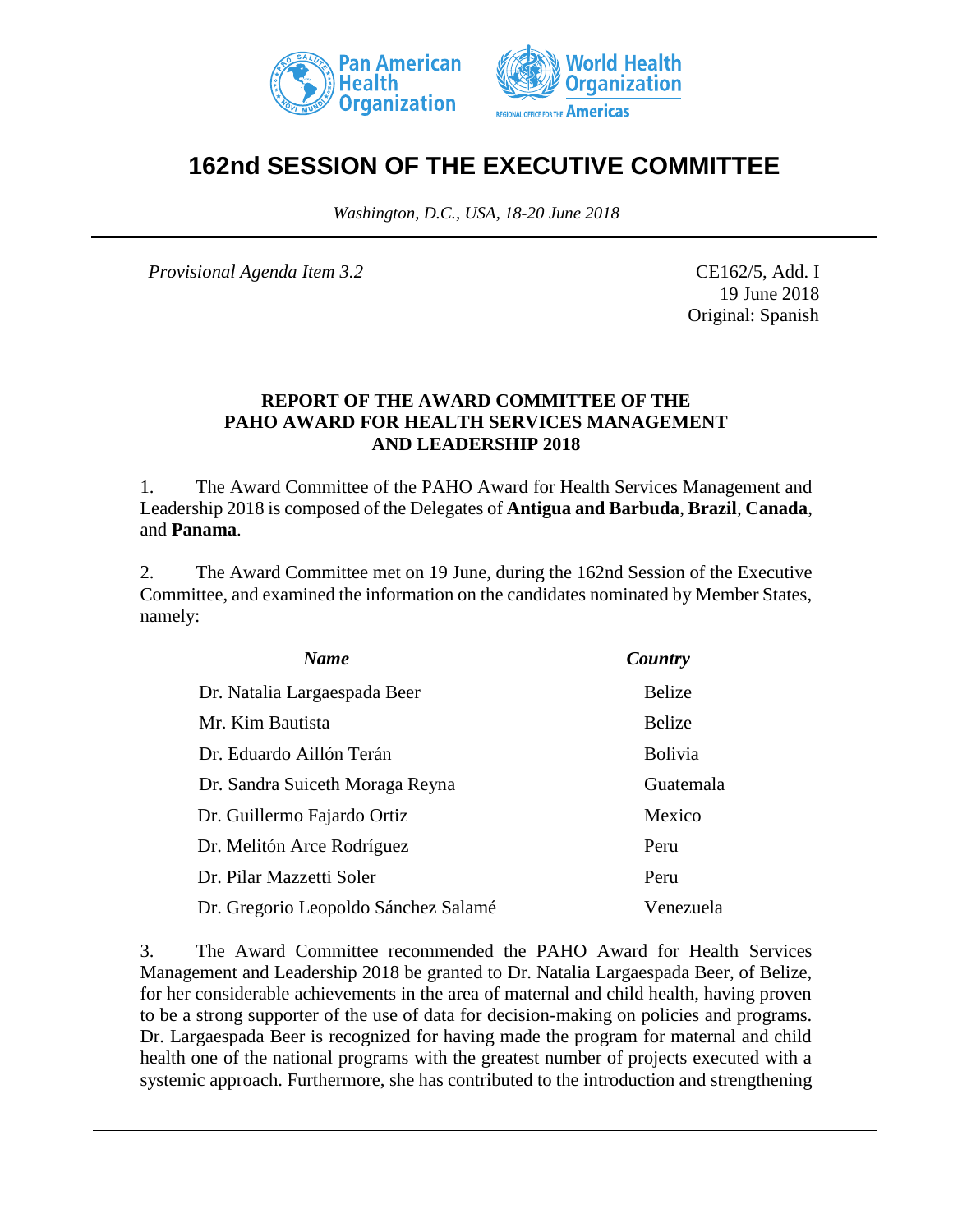of evidence-based and people- and community-centered public health strategies to improve the lives of people in conditions of vulnerability.

4. The Award Committee recognizes the merits of the eight candidates.

5. The Committee recommends that the Executive Committee adopt a resolution along the following lines:

## *PROPOSED RESOLUTION*

#### **PAHO AWARD FOR HEALTH SERVICES MANAGEMENT AND LEADERSHIP 2018**

### *THE 162nd SESSION OF THE EXECUTIVE COMMITTEE,*

(PP1) Having examined the *Report of the Award Committee of the PAHO Award for Health Services Management and Leadership 2018* (Document CE162/5, Add. I);

(PP2) Bearing in mind the provisions of the procedures and guidelines for conferring the PAHO Award for Health Services and Leadership (previously known as the PAHO Award for Administration), as approved by the 158th Session of the Executive Committee  $(2016)$ ,<sup>1</sup>

#### *RESOLVES:*

(OP)1. To congratulate the candidates for the PAHO Award for Health Services Management and Leadership 2018 for their professionalism and outstanding work on behalf of the countries of the Region.

(OP)2. On the recommendation of the Award Committee, to confer the PAHO Award for Health Services Management and Leadership 2018 to Dr. Natalia Largaespada Beer, of Belize, for her considerable achievements in the area of maternal and child health, having proven to be a strong supporter of the use of data for decision-making on policies and programs. Dr. Largaespada Beer is recognized for having made the program for maternal and child health one of the national programs with the greatest number of projects executed with a systemic approach. Furthermore, she has contributed to the introduction and strengthening of evidence-based and people- and community-centered public health strategies to improve the lives of people in conditions of vulnerability.

 $\overline{a}$  $1$  The procedures and guidelines for conferring the Award were approved by the 18th Pan American Sanitary Conference (1970) and amended by the 24th Pan American Sanitary Conference (1994), and by the Executive Committee at its 124th (1999), 135th (2004), 140th (2007), 146th (2010), and 158th (2016) sessions.